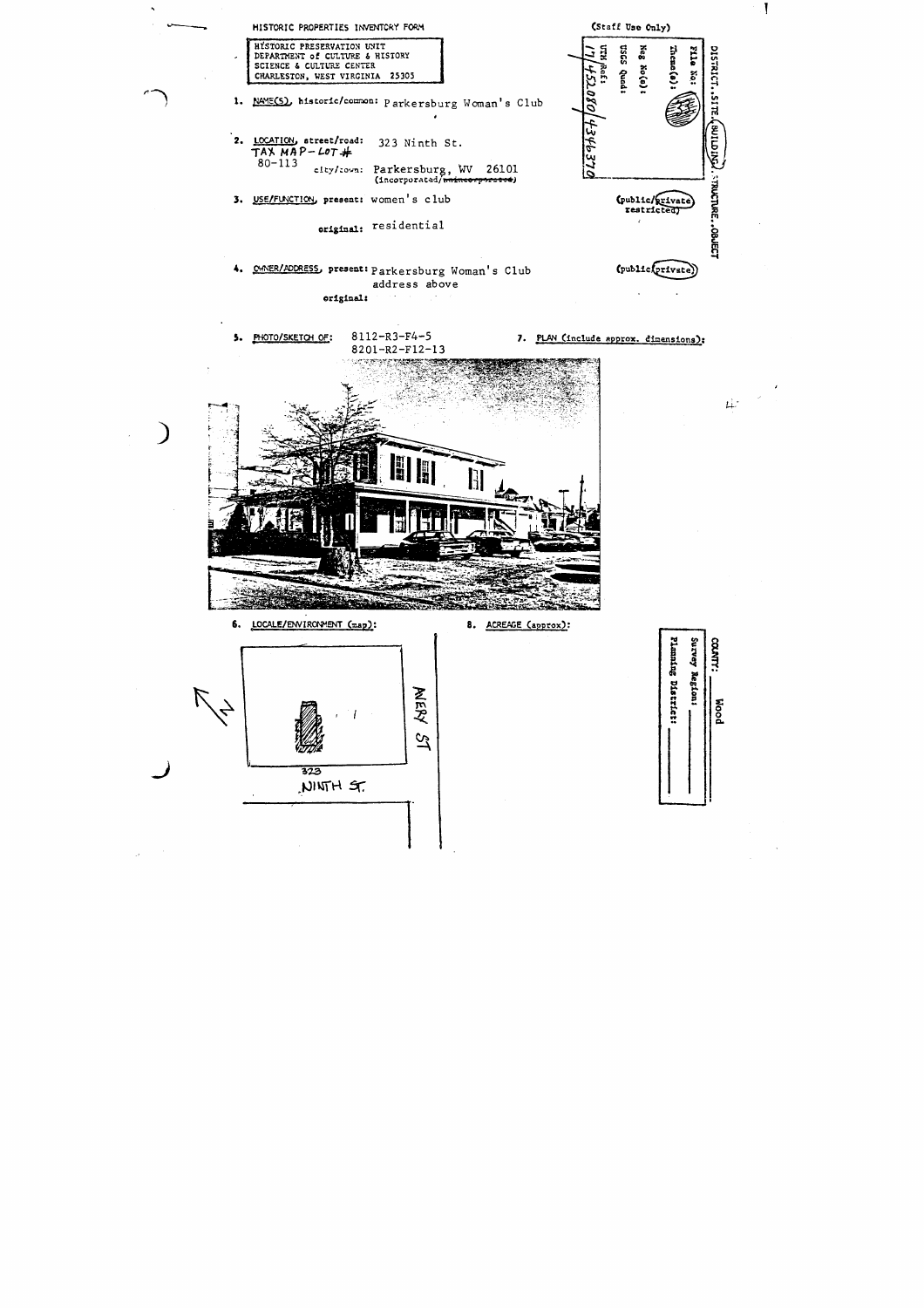|  | 9. DESCRIPTION Celerify as appropriate): See attached |  |  |
|--|-------------------------------------------------------|--|--|
|--|-------------------------------------------------------|--|--|

Y

| a. Exterior Fabric |  |
|--------------------|--|

stucco<br>weatherboard

clapboard board & batten

shingle other

stone brick<br>concrete

| Ъ. | Structural System          |
|----|----------------------------|
|    | masonry                    |
|    | wood<br>frame.             |
|    |                            |
|    | log___<br>metal_<br>other_ |
|    |                            |
|    |                            |
|    |                            |
|    |                            |

foundation stone

|  | c. Roofing Material |
|--|---------------------|
|  |                     |

| metal<br>slate         |  |
|------------------------|--|
| tile                   |  |
| asphalt<br>composition |  |
|                        |  |
| other                  |  |

d. Associated Structures (use/type):

| dependencies |  |  |
|--------------|--|--|
|              |  |  |
|              |  |  |
| other        |  |  |

|  | Integrity (include dates):                        |  |                               |  |  |
|--|---------------------------------------------------|--|-------------------------------|--|--|
|  | original site/relocated                           |  |                               |  |  |
|  | alterations porch appears to have<br>been changed |  |                               |  |  |
|  | additions                                         |  | . <del>l addicion at</del> ne |  |  |

f. Condition: g. Threats:

excellent good<br>fair deteriorated

10. SIGNIFICANCE (use additional sheet if necessary):

- 4. Architect/Builder/Engineer:
- b. Style/Period: <u>Italian</u> Villa
- c.  $\overline{Date(s)}: \overline{c.1860-1879}$

While more elaborate examples may be found in the Julia Ann Square Historic District, this is downtown Parkersburg's best example of the Italian Villa style.

In 1921, the Women's Club was listed at 321 9th St.

## 11. BIBLIOGRAPHY:

1921 City Directory.

|  | 12. FORM PREPARED BY Eliza Smith, Christina Mann ; DATE 12/81 |
|--|---------------------------------------------------------------|
|  | a. Address ______ Allegheny Square West, Pittsburgh, PA 15212 |
|  | <b>b.</b> Organization Landmarks Pla ing, Inc.                |



narketalles

rear (NE)

SILEED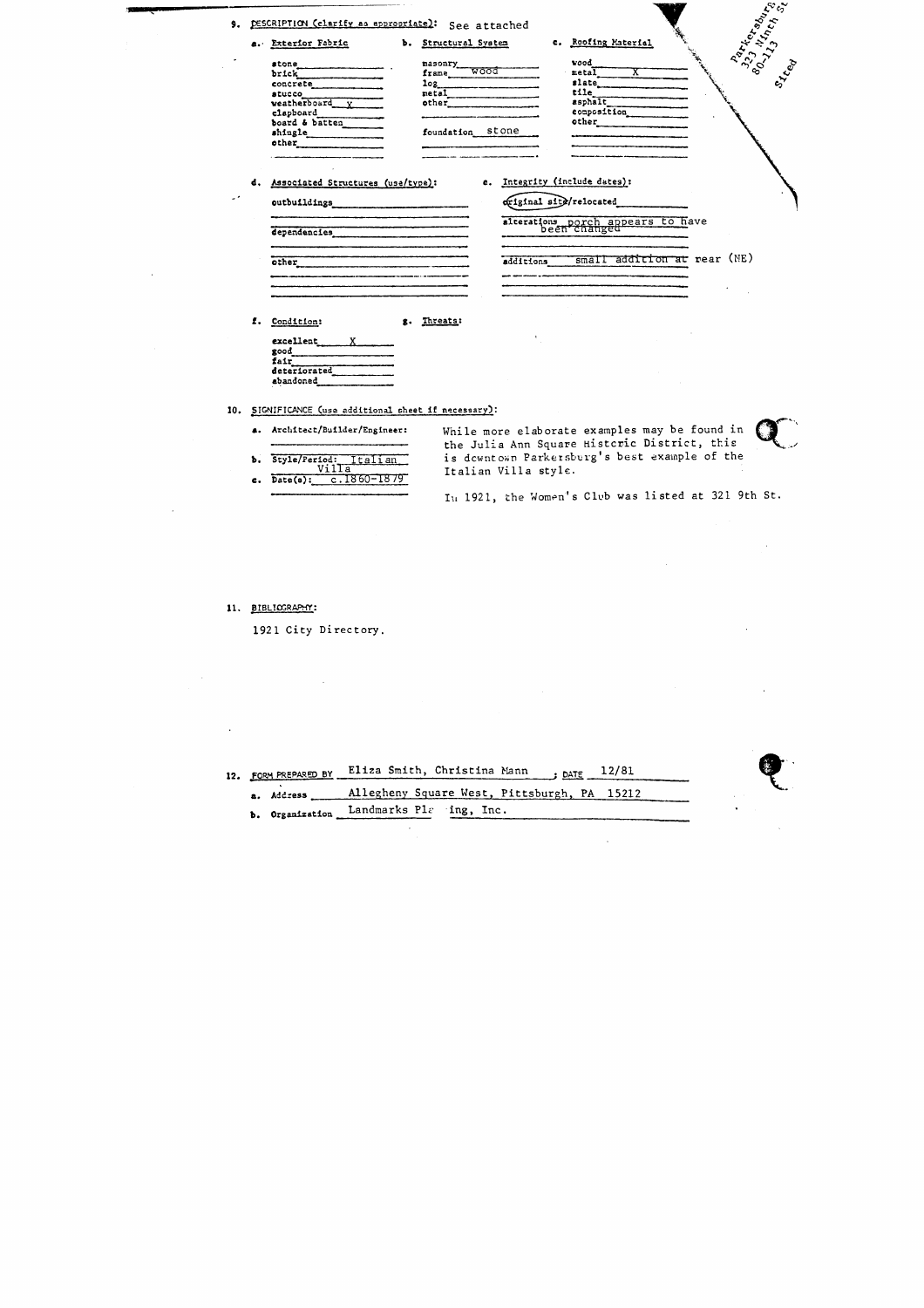$\sqrt{1 - \frac{1}{2}}$  Parkersburg Women's Club 323 Ninth St. 80-113

**VAI** 

**Richi** 

**J** Sited on a large open lot, this altered two story house **has** a very low hip roof with brackets and an irregular bay system of approximately two by four bays. Its d/s **(6/6)** windows have narrow architrave trim and inoperative shutters. **A** one story porch on square posts with a solid balustrade runs around the **SE,** SW, and **NW** sides. **A** one story **gable** roofed addition extends to the **NE.** 



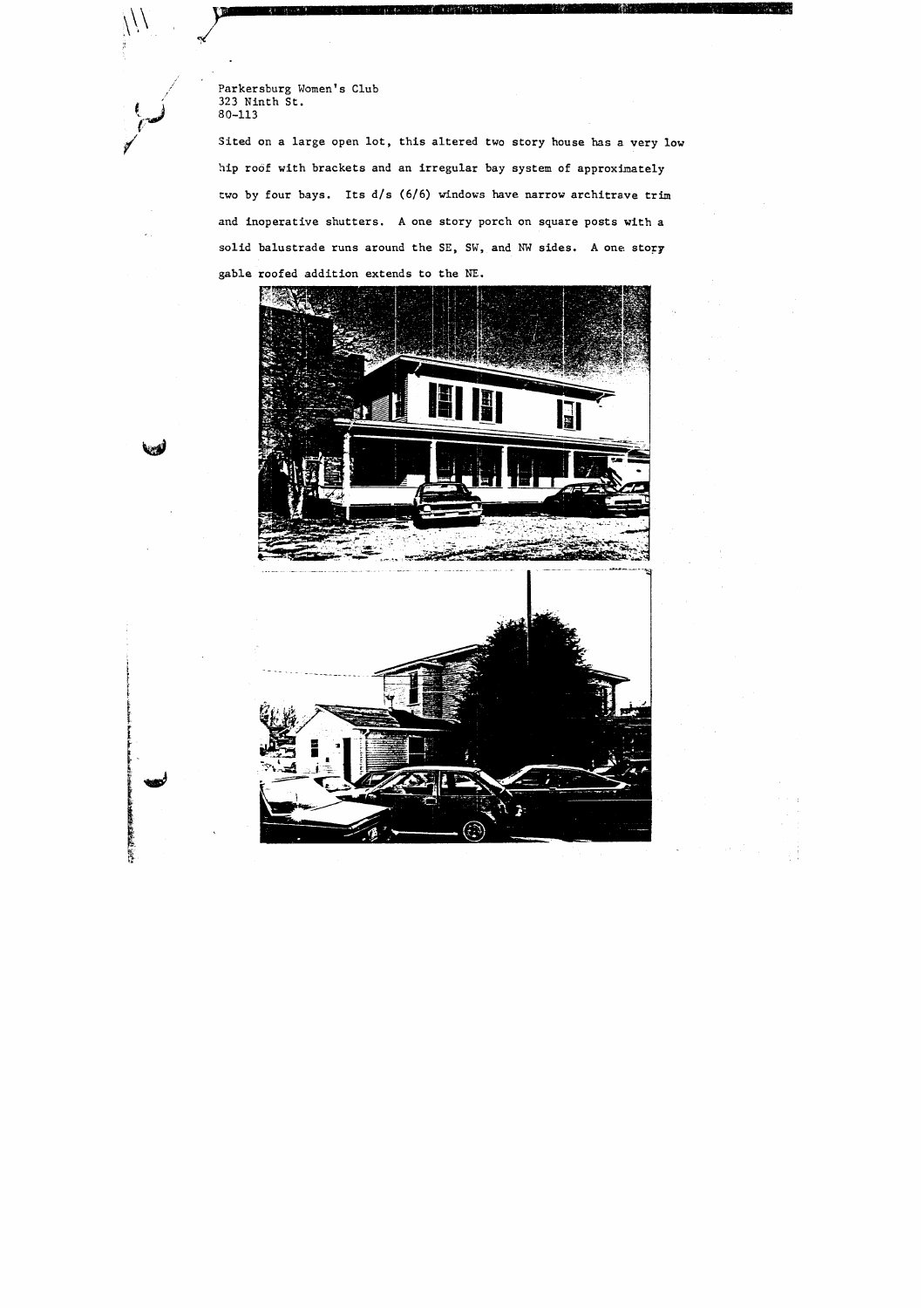Darlezkirin (Johan Jak)<br>31 - Hetistan<br>16 -110  $\sim 10^6$ . The strictly construction of the state of the state of the state  $\mathcal{E}$ in the star area for some and so to parely in terms of the control of the form index created femalitering country and with fill in the same level is such another feature su l'inverse province à l'article de la constantination de l'article de la companyation  $\mathbf{x}$  and the second set of  $\mathbf{x}$  and the second second  $\mathbf{x}$  and  $\mathbf{x}$  and  $\mathbf{x}$  and  $\mathbf{x}$ pahla reshuo listus una sita solo l'illo

 $\sim 100$ 



 $\sim$  100  $\mu$ 

 $\mathcal{L}_{\text{max}}$  and  $\mathcal{L}_{\text{max}}$ 

 $\frac{1}{2} \left( \frac{1}{2} \right)^2 \frac{1}{2} \left( \frac{1}{2} \right)^2$  $\mathcal{F}(\mathcal{A})$